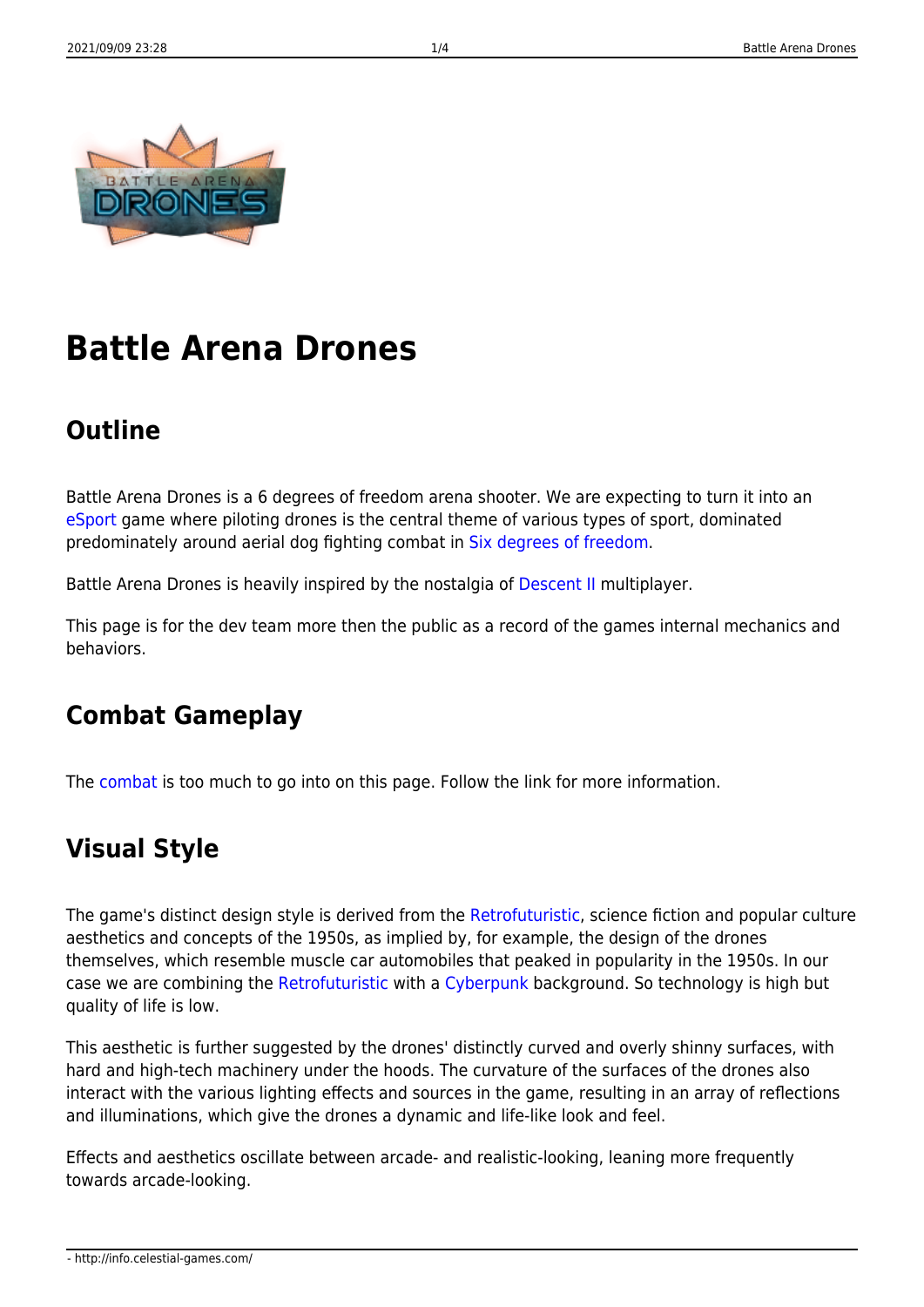#### **Drones**

The stars of the BAD arenas are always the drones. The history of the drones in the BAD universe is diverse- built for everything from industrial work to urban pacification, the drones were designed to penetrate any building designed for human use. This makes them able to move wherever we would and do the jobs we might have done, or hunt down a reclusive criminal. The drone types used in BAD have been refitted to operate within the arena rules, and of course are as glossy and shiny as possible. In some ways they reflect the obsession some have with [muscle cars:](https://en.wikipedia.org/wiki/Muscle_car) glossy paneling, and under the hood there's just hard machinery. BAD features several manufacturers that each brings their own style to the drones. Each drone is designed to look distinct and recognizable in shape, while still holding true to the primary design of all drones in the game.

| Image | <b>Name</b>    | <b>Manufacture</b>            | <b>Primary weapon</b>                   | <b>Special</b>              |
|-------|----------------|-------------------------------|-----------------------------------------|-----------------------------|
|       | <b>Duzzy</b>   | Mast                          | <b>Combat Shotgun</b>                   | Active: Shield boost        |
|       | <b>Beverly</b> | Mast                          | Double Barrel Shotgun Active: Bull Rush |                             |
|       | <b>Shark</b>   | <b>Manson Gifford</b>         | 50cal Machinegun                        | Active: Frenzy              |
|       |                | <b>Banshee Manson Gifford</b> | Minigun                                 | Active: EMP Scream          |
|       | <b>Wasp</b>    | K13                           | Pulse Laser                             | <b>Active: Stealth</b>      |
|       | Cynthia        | Brannon Aerospace Pulse Laser |                                         | <b>Active: Shield Drain</b> |
|       | Mjolnir        | undecided                     | undecided                               | Active: Chain Lightning     |

## **Arenas**

Multiple arenas exist to allow players a variety of experiences both in play style and athletic.

| Arena              |      | <b>Playstyle Description</b>                                         |
|--------------------|------|----------------------------------------------------------------------|
| Asteroid           | ∣P∨P | An old asteroid mine and station.                                    |
| Mars Trench Racing |      | Race track build into a trench on mars.                              |
| Urban              | PvE. | City arena where plays band together to overcome police or military. |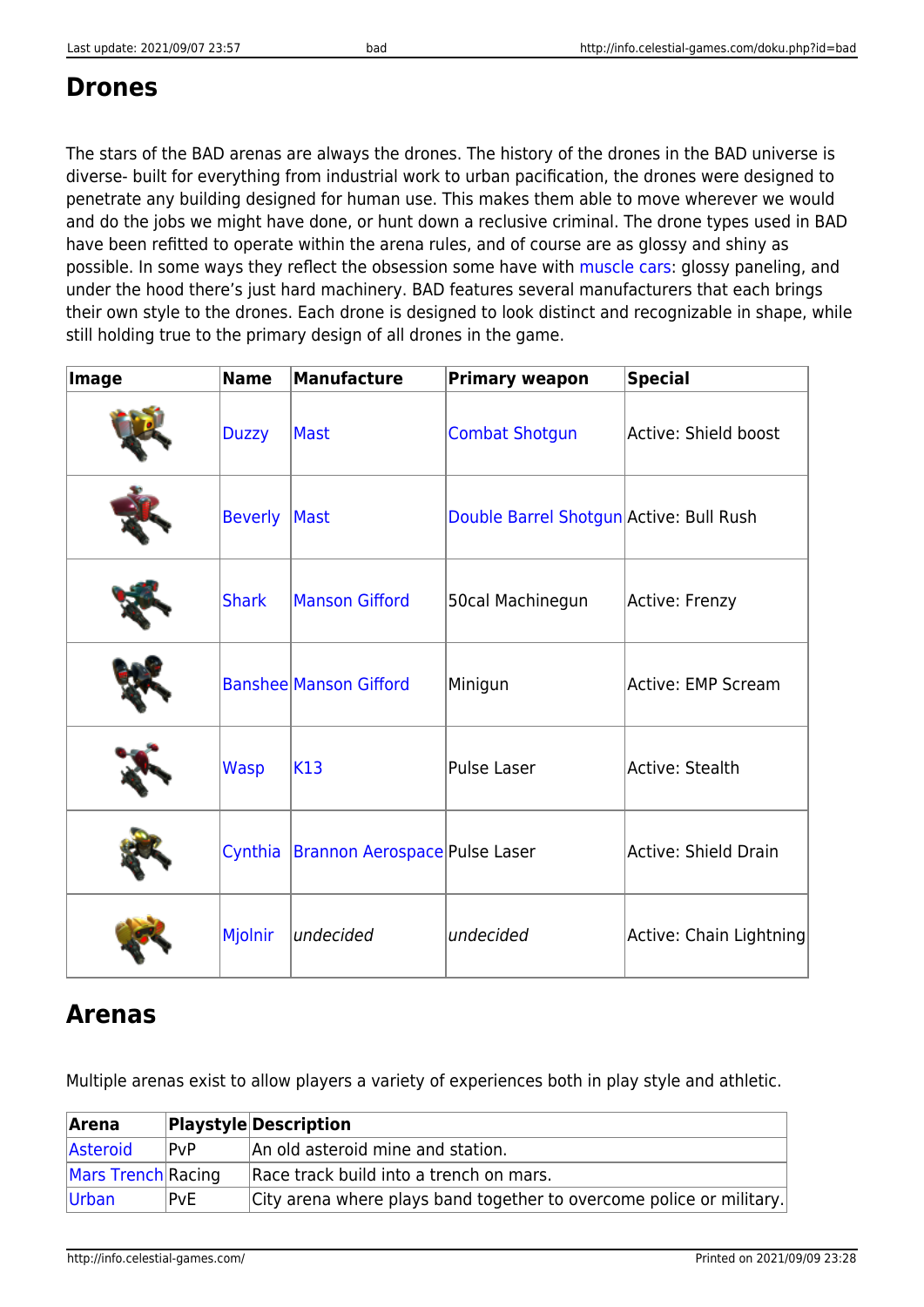#### **Meta Game**

The [meta game](http://info.celestial-games.com/doku.php?id=bad:metagame) revolves around making in game currently levels in each drone, badges and prizes (digital and real world). We have identified several different players we need to cater for.

- Casual players (only there for the fun)
- Social players (predominantly there for the social experience)
- Competitive players (players that are there to gain prestige and win tournaments, segmented by the various communities they part of)

In each case a set of short, medium and long terms goals need to be ascertained for each of the types of players. In both free to play and commercial models. This is 6 meta game models we need to mold.

# **Leveling**

As pilots fly drone they gain experience flying that drone and unlock configuration features. These features change the drones engine power to shields and various other things. Each adjustment has a cost and a gain. These can be done in-between spawning.

Each drone has a unique set of unlocks always 5 levels with 3 positions per level. Leaving a total of 243 different combinations.

To unlock each level should be calculated as a number of games played which in turn amounts to a time played value.

|    | Level Games Approximate total time |
|----|------------------------------------|
|    | 5 min                              |
|    | $ 15 \rangle$ min                  |
|    | 35 min                             |
| R  | 1 hour                             |
| 16 | 2 hours 20 min                     |

## **AI**

Each [AI](http://info.celestial-games.com/doku.php?id=bad:ai) in the game has a personality and a play style. Some are specific to certain drones others can fly various drones. All are named after fictional artificial intelligences. The AI's have player profiles and there scores are kept globally, this the in turn becomes a yard stick for measuring a players ability to defeat certain AI skills.

## **Tournaments**

All games are played in [tournaments.](http://info.celestial-games.com/doku.php?id=tournaments#tournaments) Battle Arena Drones currently hosts two regular tournaments; [BAD Sundays](http://info.celestial-games.com/doku.php?id=tournaments#bad_sundays) (the weekly Beta test) and [Weekly Wreck-a-thons](http://info.celestial-games.com/doku.php?id=tournaments#weekly_wreck-a-thon).

Scoring in tournaments can be presented for social groupings as well as comparing social groupings